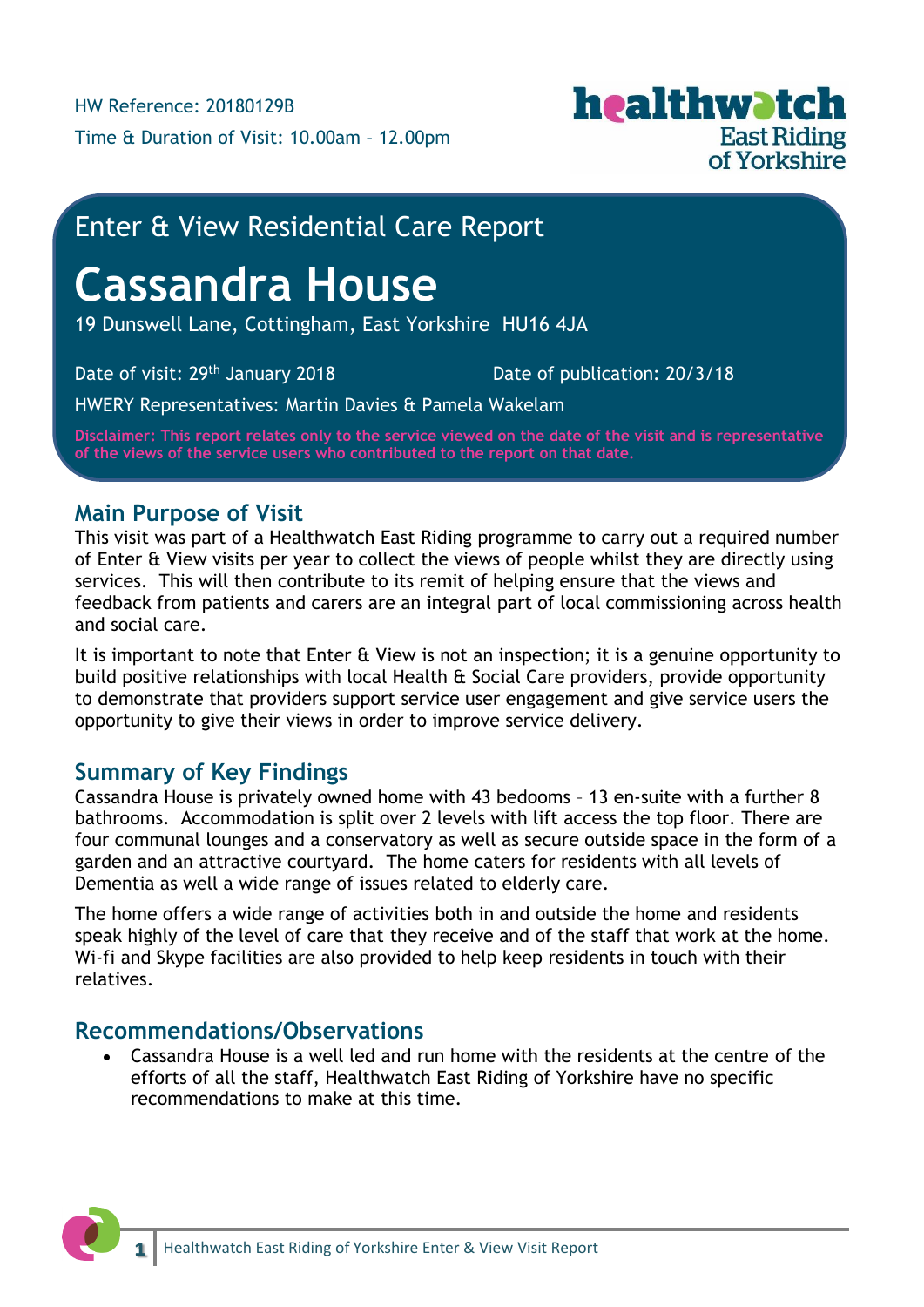## **Full Report**

## **Background**

Local Healthwatch has a number of specific statutory activities that it is required to deliver, defined in five Healthwatch Quality Statements, specifically

- Strategic Context & Relationships
- Community Voice & Influence
- Making a Difference Locally

• Relationship with Healthwatch England

• Informing People

Within the context of Enter & View:

Under its remit of 'Community Voice & Influence', Healthwatch has a responsibility to support local people to share their experience and opinions of local services.

Under its remit of 'Making a Difference Locally', Healthwatch has a responsibility to capture the experience of local people in our research and reports, use the opinions and experiences of the public to produce recommendations for change and ensure our recommendations for change are heard and responded to by relevant decision makers.

Under its remit of 'Informing People', Healthwatch has a responsibility to ensure that we provide the public with accurate, reliable, relevant and useful information about local services, when they need it, in a format that meets their needs.

## **Main Findings**

#### **How safe is the setting for service users?**

Cassandra House is well maintained, bright and airy, very clean and clutter free with no odours.

The home and internal restricted areas are kept secure by the use of digital key pads.

With a Food Hygiene score of 5 (the highest score possible), food is prepared on site from locally sourced produce and the menu is varied and appropriate to the likes and dislikes of the residents - alternatives are always available if nothing is fancied by the resident at the time of the meal.

A call system is in place for each room which is more than adequate; however the home are looking to available funding to update to a more modern system which will assist with such things as improved audits of use.

Medication management processes are robust and in line with legislation. Drug management is well audited and drug storage, in a locked cupboard in a locked room, is as required.

Residents have everything necessary in place to ensure safety and one lady commented 'of course I feel safe - nothing will happen to me here'.

Maintenance and repairs are carried out daily by a full time maintenance staff member.

#### **How effective do service users consider the service to be?**

Dentists, Podiatry, Opticians as well as District nurse are readily available and visit regularly.

Access to falls teams and End of Life teams are also available as required.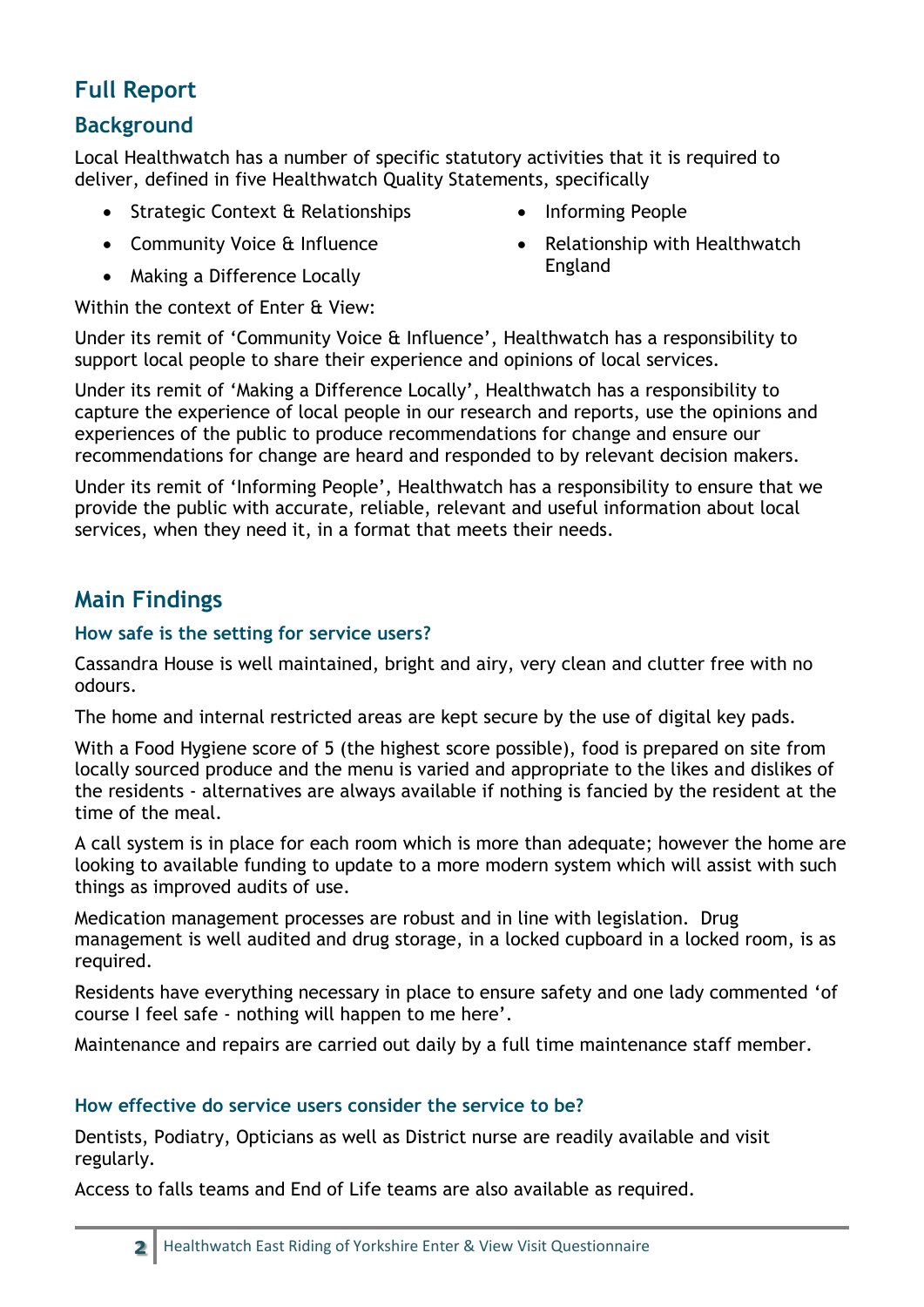The home has recently changed their practice in relation to dental hygiene by using softer toothbrushes and changing the time of day that residents are encouraged to brush. It was noted that the mornings are too busy for the client with the need to get up, washed and dressed etc. so changing the time to midday took the stress away from this task.

We observed good communication between staff and residents - passing in the corridor we heard 'hello's and how are you's' to the residents; some staff were also sitting and chatting with the residents.

Rooms are spacious and residents are encouraged to make them their own by bringing personal items with them; call bells are in all rooms and handrails in corridors aid independent movement around the home.

The food preparation is all in house which allows for a quick change to the menu and also for residents to easily order something other than that offered at meal times. Snacks and drinks are always available and residents can choose where they eat; one very articulate lady advised us that 'the food is appetising, well cooked and always hot'. At the moment the main meal is at lunch time but the managers feel that that may change over time to evening as the clientele change their habits as time goes by.

A monthly newsletter is produced and distributed keeping residents and relatives up-dated regarding up-coming events, activities and celebrations.

#### **How caring do service users find the service?**

All residents have a named 'Key Worker' and Care Plans are in place for each resident, starting at pre admission, and include a life story; these are regularly reviewed with the resident and their relatives were possible.

During our visit we saw positive interactions between staff and residents with plenty of laughter happening. The low turnover of staff means that residents and staff get to know each other well which helps to form good relationships.

One lady, who is in for mainly respite care told us 'The staff are wonderful, meals are wonderful and the care is very good. They got me walking again with my frame wonderful.'

The variety of activities on offer is impressive and appears to cater to the needs of everyone; we were shown many examples of activities in and outside the home. One staff remember is responsible for organising these and they range from bowls, music events, tea dances, garden centre visits and time on the putting green at the local golf club; there is also a staff pantomime each year - these moments are captured and evidenced in photo books.

Via a relative's questionnaire, one relative commented, 'I find the home and the staff to be very welcoming. My relative goes to the cinema regularly and seems to really enjoy it. She is always telling me how much she likes the food. The home is looking particularly nice with all the redecoration that is taking place.'; however one questionnaire expressed concern and noted that their observation was that activities were not always happening and residents were left to sit in chairs with only TV's and Radio to occupy them – although they were happy overall with care at the home.

There is also a Hairdresser who comes twice a week and has a dedicated room for the service.

Most residents have their own room but there are some shared rooms but care is taken to seek appropriate matches for shared rooms; residents are encouraged to make the rooms